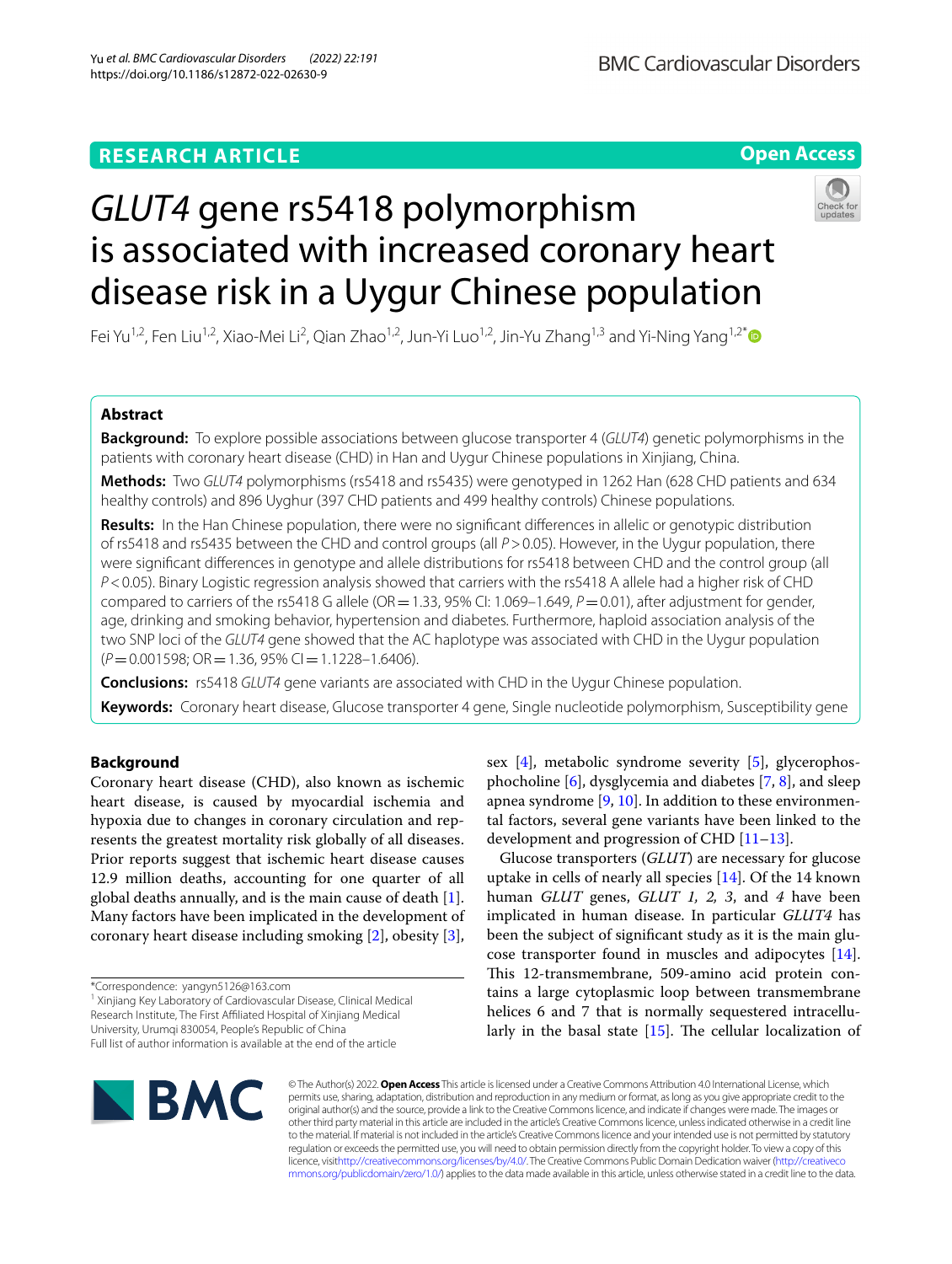*GLUT4* is regulated by insulin through a complex mechanism, the aberration of which contributes to obesity [\[14](#page-5-12)]. The *GLUT4* gene (also known as the solute carrier family 2, member 4 (17p13.2; OMIM 138190) encodes the *GLUT4* solute carrier [[16\]](#page-5-14). Many studies across multiple ethnicities have suggested a relationship between *GLUT4* polymorphisms and human disease including insulin resistance  $[17-19]$  $[17-19]$ , type 2 diabetes,  $[20]$  and obstructive sleep apnea syndrome  $[21]$  $[21]$ . However, few studies have investigated the association between the *GLUT4* gene and CHD  $[22]$  $[22]$  $[22]$ . Thus, we aimed to evaluate a possible relationship between *GLUT4* gene polymorphisms and CHD risk in Han and Uygur populations in Xinjiang, China.

## **Methods**

## **Subjects**

In this case–control study, patients with coronary angiography were recruited from the cardiovascular department of the First Afliated Hospital of Xinjiang Medical University. The inclusion criteria for CHD are as follows: (1) older than 18 years of age, (2) a diagnosis of CHD according to the World Health Organization (WHO) CHD diagnostic criteria set in 1979, and (3) single vessel stenosis of>70%, or multiple vessel stenosis of>50%. The controls consisted of a random sample of adult's individuals above 18 years of age who were visiting the hospital for a routine checkup and had medical records. The inclusion criteria were being devoid from any type of cardiovascular diseases and having a normal coronary artery with no evidence of plaque or peripheral vascular disease as confrmed by angiography, medical profle, or previous medical history as documented in their medical records. Individuals were excluded if they had the following conditions: cancer, acute or chronic infammatory disease, cardiomyopathy or heart valve disease, variant angina without fxed coronary stenosis, coronary artery dilatation, X syndrome, serious liver disease  $(ALT > 2X)$ normal), serious kidney disease (blood CR>2.5 mg/dl), blood disease and pregnancy.

## **Clinical data collection**

Baseline characteristics of all patients, such as sex, age, and smoking status were collected and are summarized in Table [1.](#page-1-0) Height and body mass were measured by a unifed standard method, and patients' previous medical history such as hypertension, diabetes, abnormal blood lipid metabolism, and medications were recorded and used to diagnose related diseases in accordance with relevant Chinese or international standards [\[23](#page-6-3), [24\]](#page-6-4). Habitual activities such as smoking and alcohol consumption behavior were collected from questionnaire.

<span id="page-1-0"></span>

| Table 1 Baseline characteristic of the Han population |  |
|-------------------------------------------------------|--|
|-------------------------------------------------------|--|

| <b>CHD</b><br>$(n=628)$ | <b>Controls</b><br>$(n=634)$ | P       |  |
|-------------------------|------------------------------|---------|--|
| 448/180                 | 290/344                      | < 0.001 |  |
| 58.91 ± 12.41           | 55.877 ± 10.19               | < 0.001 |  |
| $25.29 \pm 3.25$        | $24.98 \pm 3.25$             | 0.249   |  |
|                         |                              |         |  |
| 408                     | 473                          | < 0.001 |  |
| 97                      | 161                          |         |  |
| 123                     | 0                            |         |  |
|                         |                              |         |  |
| 101                     | 455                          | < 0.001 |  |
| 245                     | 178                          |         |  |
| 6                       | $\Omega$                     |         |  |
| 276                     | 1                            |         |  |
|                         |                              |         |  |
| 320                     | 364                          | 0.024   |  |
| 308                     | 270                          |         |  |
|                         |                              |         |  |
| 463                     | 572                          | < 0.001 |  |
| 165                     | 62                           |         |  |
|                         |                              |         |  |

*SD* standard deviation, *BMI* body mass index; Among the smokers, 0 means never smoking, 1 means occasional smoking, smoking cigarettes more than 4 times a week, but less than 1 cigarette per day on average, 2 means regular smoking, smoking cigarettes more than 1 cigarette per day, continuous or accumulative for 6 months. 3 represents heavy smoking, smoking more than 2 cigarettes a day for more than 6 months. Zero for non-drinking, 1 for occasional drinking, consuming about 10 g of alcohol per serving, and 2 for regular drinking, exceeding about 10 g of alcohol

## **Blood biochemical indexes and DNA extraction**

Cubital venous blood was collected from subjects after fasting for>12 h. Blood biochemical indexes were tested by the Medical Laboratory Center of the First Afliated Hospital of Xinjiang Medical University using the Abbott C16000 biochemical immunity instrument (United States). The Whole Blood Genome Extraction Kit (Tiangen Biochemical Co., Ltd.) was used to extract DNA from whole blood samples. A Nanodrop ND-2000 Ultramicro Nucleic Acid Analyzer was used to detect the concentration and purity of DNA, which was then diluted to 20 ng/ ul.

## **Genotyping**

In this study, single nucleotide polymorphisms (SNPs) were typed using the TM Multiple SNP Typing Kit (Shanghai Genesky Biotechnology). The SNP allelic site was identifed using a high specifcity ligase reaction. Then, the ligated products of different lengths were obtained by introducing varied length non-specifc sequences at the end of the ligase probe and using a ligase addition reaction. The ligated products were PCR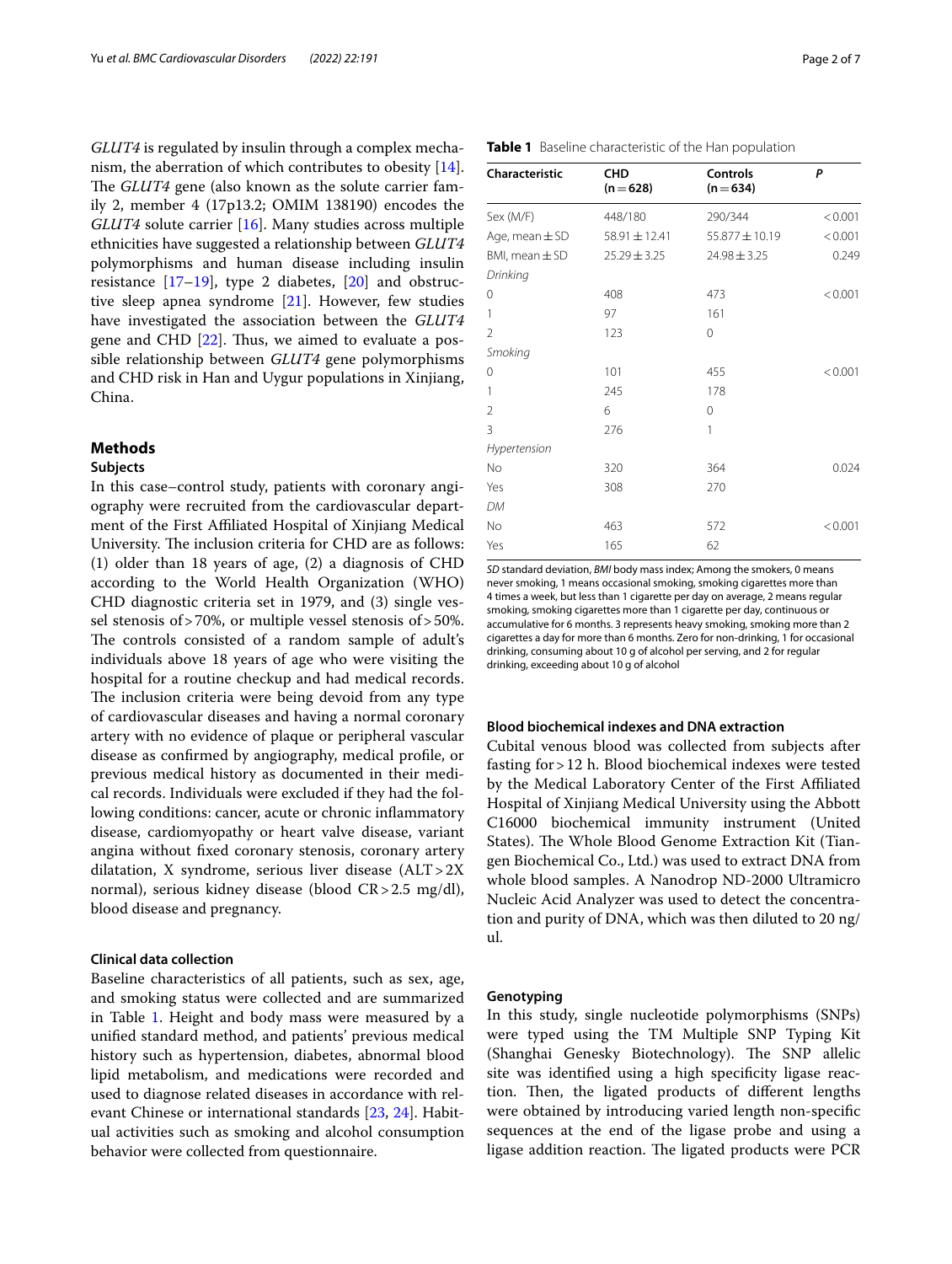amplifed using universal primers labeled with fuorescence, as shown in Supplementary material, and the amplifed products were separated by fuorescence capillary electrophoresis. Finally, the genotypes of each SNP locus were obtained by analyzing the electrophoretic patterns.

## **Data analyses**

SPSS 20.0 software was used for statistical analysis. Student t-test is applied for the continuous variables, while Pearson chi-square test is for categorical variables. Wilcoxon Rank-Sum test was applied for body mass index (BMI). The software program SHEsis or chi-square test (<http://analysis.bio-x.cn>) was used to assess Hardy-Weinberg equilibrium (HWE). PLINK [\(http://pngu.mgh.](http://pngu.mgh.harvard.edu/purcell/plink/) [harvard.edu/purcell/plink/\)](http://pngu.mgh.harvard.edu/purcell/plink/) software was used to analyze the allelic and genotypic association with disease [\[25](#page-6-5)]. Linkage disequilibrium (LD) plot was generated from Haploview version 4.2 (Broad Institute, Cambridge, MA, United States) [[26](#page-6-6)]. Haplotype association analyses were performed with PLINK. Binary logistic regression, with the adjustment of covariates was applied to calculate the odds ratios (ORs) and 95% confdence intervals (CIs). Three logistic regression models (additive, dominant, and recessive) were also used to analyze the SNPs. All tests were two-tailed, and the results were considered signifcant when  $P < 0.05$ .

## **Results**

## **Baseline characteristics**

The clinical characteristics of study subjects in the Han and Uygur populations are shown in Tables [1](#page-1-0) and  $2$ , respectively. Signifcant diferences between both populations were noted in regard to gender  $(P<0.001)$ , age (*P*<0.001), drinking and smoking behavior (*P*<0.001), hypertension (*P*<0.001) and diabetes (*P*<0.001). Accordingly, these variants were used as the covariates in the following binary logistic regression analysis. No statically signifcant diference in the BMI was found between CHD patients and controls.

## **Hardy–Weinberg analysis of the investigated SNPs**

The Hardy–Weinberg analysis showed no deviations from Hardy–Weinberg Equilibrium for rs5418 and rs5435 in either the Han or Uygur populations.

## **Allelic and genotypic association with CHD**

In the Han population, neither rs5418 nor rs5435 variants showed any significant differences in allelic frequencies and genotypic distribution between the CHD and control groups (all *P* > 0.05). However, in the Uygur population, the allelic frequencies of A and G at the rs5418 locus were 46.22 and 53.78% in the CHD

<span id="page-2-0"></span>

|  |  | Table 2 Baseline characteristic of the Uygur population |  |  |  |
|--|--|---------------------------------------------------------|--|--|--|
|--|--|---------------------------------------------------------|--|--|--|

| Characteristic        | <b>CHD</b><br>$(n=397)$ | <b>Controls</b><br>$(n=499)$ | P       |
|-----------------------|-------------------------|------------------------------|---------|
| Sex (M/F)             | 280/117                 | 244/255                      | < 0.001 |
| Age, mean $\pm$ SD    | $55.864 \pm 9.00$       | $52.374 \pm 9.29$            | < 0.001 |
| $BMI$ , mean $\pm$ SD | $27.39 \pm 3.65$        | $27.26 \pm 4.31$             | 0.787   |
| Drinking              |                         |                              |         |
| 0                     | 291                     | 409                          | < 0.001 |
| $\mathbf{1}$          | 95                      | 90                           |         |
| 2                     | 11                      | 0                            |         |
| Smoking               |                         |                              |         |
| 0                     | 190                     | 376                          | < 0.001 |
| 1                     | 178                     | 123                          |         |
| $\overline{2}$        | 1                       | $\Omega$                     |         |
| 3                     | 28                      | 0                            |         |
| Hypertension          |                         |                              |         |
| No                    | 194                     | 282                          | 0.026   |
| Yes                   | 203                     | 217                          |         |
| DM                    |                         |                              |         |
| No                    | 291                     | 432                          | < 0.001 |
| Yes                   | 106                     | 67                           |         |
|                       |                         |                              |         |

*SD* standard deviation, *BMI* body mass index; Among the smokers, 0 means never smoking, 1 means occasional smoking, smoking cigarettes more than 4 times a week, but less than 1 cigarette per day on average, 2 means regular smoking, smoking cigarettes more than 1 cigarette per day, continuous or accumulative for 6 months. 3 represents heavy smoking, smoking more than 2 cigarettes a day for more than 6 months. Zero for non-drinking, 1 for occasional drinking, consuming about 10 g of alcohol per serving, and 2 for regular drinking, exceeding about 10 g of alcohol

group, and 39.28 and 60.72% in the control group, respectively, representing a significant difference in allelic distribution ( $P = 0.003$ , 95% CI = 1.10-1.61). The risk of having CHD in patients with the A allele was 1.33 times greater than that of the controls. The frequencies of the T and C alleles at the rs5435 locus in the Uygur CHD group were 33.12 and 66.88%, respectively, compared to 37.37 and 62.63% in the control group, respectively, representing no significant difference in the distribution of the alleles and genotypes between the two groups at the rs5435 locus ( $P = 0.06$ ,  $OR = 0.83$ , 95%  $CI = 0.68 - 1.01$ . We conducted further binary logistic regressions based on the additive, dominant and recessive model after controlling for the influence of gender, age, drinking and smoking behavior, hypertension and diabetes, which revealed a significant association between the rs5418 locus and the risk of CHD under all the genetic models. Compared with the G allele, the A allele increased the risk of coronary heart disease  $1.33\times$ . These data are summaries in Tables [3,](#page-3-0) [4](#page-3-1) and [5.](#page-3-2)

We explored the correlations between rs5418 and other risk factors. There are no association identified between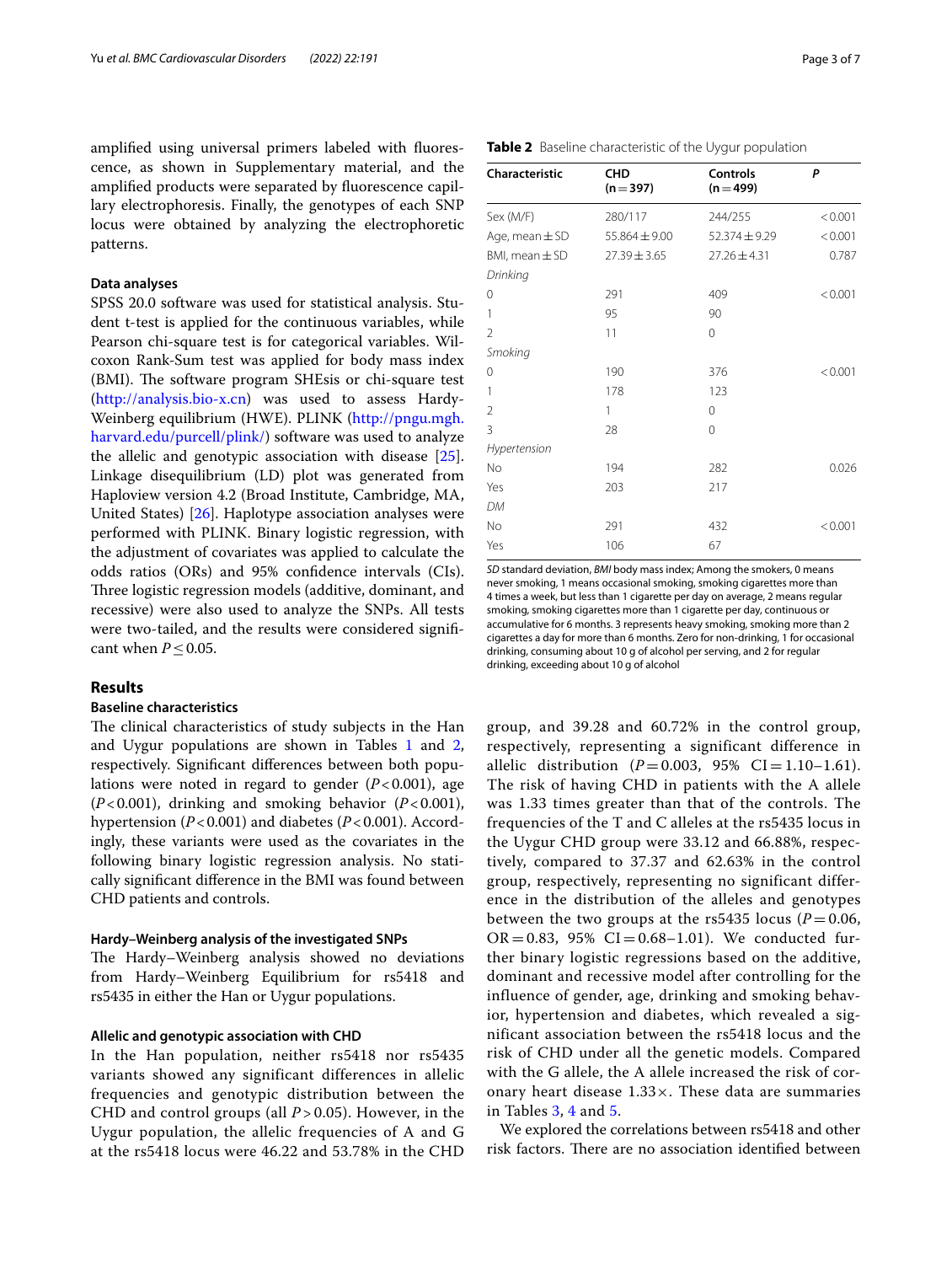| Population | <b>SNP</b> | <b>Allele</b> | Group         |                   | $x^2$ | P     | S.E  | OR (95%CI)          |
|------------|------------|---------------|---------------|-------------------|-------|-------|------|---------------------|
|            |            |               | CHD group (%) | Control group (%) |       |       |      |                     |
| Han        | rs5418     | A             | 488 (38.85)   | 495 (39.04)       | 0.01  | 0.92  | 0.08 | $0.99(0.85 - 1.16)$ |
|            |            | G             | 768 (61.15)   | 773 (60.96)       |       |       |      |                     |
|            | rs5435     |               | 397 (31.61)   | 406 (32.02)       | 0.05  | 0.82  | 0.09 | $0.98(0.83 - 1.16)$ |
|            |            | C             | 859 (68.39)   | 862 (67.98)       |       |       |      |                     |
| Uygur      | rs5418     | A             | 367 (46.22)   | 392 (39.28)       | 8.73  | 0.003 | 0.10 | $1.33(1.10-1.61)$   |
|            |            | G             | 427 (53.78)   | 606 (60.72)       |       |       |      |                     |
|            | rs5435     |               | 263 (33.12)   | 373 (37.37)       | 3.49  | 0.06  | 0.10 | $0.83(0.68 - 1.01)$ |
|            |            |               | 531 (66.88)   | 625 (62.63)       |       |       |      |                     |

## <span id="page-3-0"></span>**Table 3** Allelic association analysis between two SNPs and CHD

<span id="page-3-1"></span>**Table 4** Genotypic association analysis between two SNPs and CHD

| Population | <b>SNP</b> | Genotype  | CHD group (%) | Control group (%) | $OR(95\%CI)(P)$           |                             |                            |
|------------|------------|-----------|---------------|-------------------|---------------------------|-----------------------------|----------------------------|
|            |            |           |               |                   | <b>Dominant model</b>     | Additive model              | Recessive model            |
| Han        | rs5418     | AA        | 99 (15.76)    | 97 (15.30)        | $0.97(0.77 - 1.21)(0.76)$ | Ref                         | $1.04(0.76 - 1.41)(0.82)$  |
|            |            | AG        | 290 (46.18)   | 301 (47.48)       |                           | $1.06(0.77 - 1.46)(0.73)$   |                            |
|            |            | GG        | 239 (38.06)   | 236 (37.22)       |                           | $1.01(0.72 - 1.41)(0.96)$   |                            |
|            | rs5435     | TT        | 59 (9.39)     | 63 (9.94)         | $0.99(0.79 - 1.23)(0.92)$ | Ref                         | $0.94(0.65 - 1.37)(0.75)$  |
|            |            | TC.       | 279 (44.43)   | 280 (44.16)       |                           | $0.94(0.64 - 1.39)(0.76)$   |                            |
|            |            | CC        | 290 (46.18)   | 291 (45.90)       |                           | $0.94(0.64 - 1.39)(0.76)$   |                            |
| Uygur      | rs5418     | AA        | 82 (20.66)    | 67(13.43)         | $1.36(1.02 - 1.81)(0.03)$ | Ref                         | $1.68(1.18 - 2.39)(0.004)$ |
|            |            | AG        | 203 (51.13)   | 258 (51.70)       |                           | 1.56 (1.07–2.26) (0.020)    |                            |
|            |            | GG        | 112 (28.21)   | 174 (34.87)       |                           | 1.90 (1.27 - 2.84) (0.0017) |                            |
|            | rs5435     | TT        | 43 (10.84)    | 66 (13.23)        | $0.78(0.59 - 1.02)(0.06)$ | Ref                         | $0.80(0.53 - 1.20)(0.28)$  |
|            |            | <b>TC</b> | 177 (44.58)   | 241 (48.30)       |                           | $0.89(0.58 - 1.36)(0.59)$   |                            |
|            |            | CC        | 177 (44.58)   | 192 (38.47)       |                           | $0.71(0.46 - 1.09)(0.12)$   |                            |

<span id="page-3-2"></span>

|  |                                                            |  | Table 5 Logistic regression analysis of GLUT4 polymorphisms |
|--|------------------------------------------------------------|--|-------------------------------------------------------------|
|  | and risk of coronary heart disease in the Uygur population |  |                                                             |

| <b>SNP</b> | Allele  | Test            | OR (95% CI)         |       |
|------------|---------|-----------------|---------------------|-------|
| rs5418     | $A-G$   | Additive model  | $1.33(1.07 - 1.65)$ | 0.010 |
|            |         | Dominant model  | $1.36(0.99 - 1.87)$ | 0.053 |
|            |         | Recessive model | $1.59(1.07 - 2.36)$ | 0.022 |
| rs5435     | $T - C$ | Additive model  | $0.83(0.67 - 1.03)$ | 0.089 |
|            |         | Dominant model  | $0.74(0.55 - 0.99)$ | 0.048 |
|            |         | Recessive model | $0.89(0.57 - 1.28)$ | 0.590 |

For rs5418, genotype AA, AG and GG is coded as 0, 1 and 2 in additive model; AA, AG is coded as 0 and GG is coded as 1 in dominant model; AA is coded as 0 and AG, GG is coded as 1 in recessive model. For rs5435, genotype TT, TC and CC is coded as 0, 1 and 2 in additive model; TT, TC is coded as 0 and CC is coded as 1 in dominant model; TT is coded as 0 and TC, CC is coded as 1 in recessive model

rs5418 and most of the risk factors. In Uygur population, genotype of rs5418 was signifcantly correlated with smoking behavior (Additional fle [1](#page-5-17): Tables S1, S2).

## **Haplotypes associated with CHD**

Additional fle [2:](#page-5-18) Figure S1 was included to show the linkage disequilibrium for the two investigated SNPs. In the Han population, haploid frequency analysis of two *GLUT4* SNP loci identifed three haplotypes at the two loci, yet there was no signifcant diference in the distribution of these haplotypes in the Han population (*P*>0.05). In the Uygur population, haploid frequency analysis of two *GLUT4* SNP loci identifed four haplotypes. In particular, AC haplotype distribution was signifcantly diferent between the CHD and control groups in the Uygur population  $(P<0.05)$  and the risk of developing CHD increased 1.36 for the AC haplotype carriers (Table [6\)](#page-4-0).

## **Discussion**

Previous studies have shown close relationships between the incidence of CHD and *LAP* (liver-enriched transcriptional activator protein), *(IL)-1* (interleukin 1), *IL-18* (interleukin 18), *ANGPTL4* (Angiopoietin-like 4), and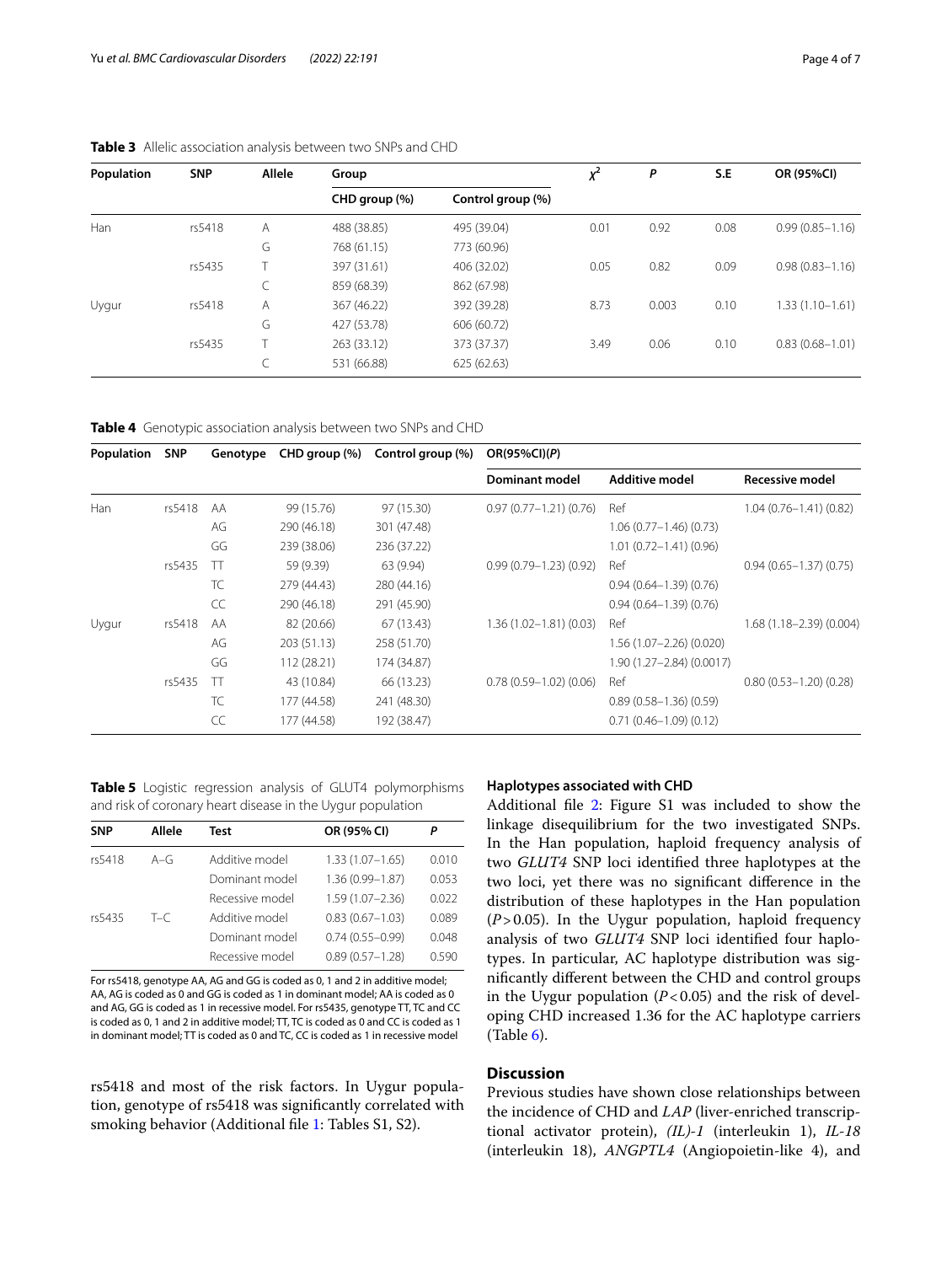| Haplotype<br>(Han)   | CHD group<br>$n = 628$ | Control group<br>$n = 634$ | $\mathbf{v}^2$<br>A | P      | OR (95% CI)         | <b>SNPs</b>   |
|----------------------|------------------------|----------------------------|---------------------|--------|---------------------|---------------|
| GT                   | 390                    | 400                        | 0.097               | 0.76   | $0.98(0.83 - 1.16)$ | rs5418 rs5435 |
| AC                   | 481                    | 490                        | 0.03                | 0.86   | $0.99(0.84 - 1.16)$ | rs5418 rs5435 |
| GC                   | 385                    | 377                        | 0.25                | 0.62   | $1.04(0.88 - 1.24)$ | rs5418 rs5435 |
| Haplotype<br>(Uygur) | CHD group<br>$n = 397$ | Control group<br>$n = 499$ | $\mathcal{L}$       | P      | OR (95% CI)         | <b>SNPs</b>   |
| AT                   | 10                     | 17                         | 0.57                | 0.45   | $0.74(0.34 - 1.62)$ | rs5418 rs5435 |
| GT                   | 253                    | 356                        | 2.87                | 0.090  | $0.84(0.69 - 1.03)$ | rs5418 rs5435 |
| AC                   | 357                    | 375                        | 9.96                | 0.0016 | $1.36(1.12 - 1.64)$ | rs5418 rs5435 |
| GC                   | 174                    | 250                        | 2.40                | 0.12   | $0.84(0.67 - 1.05)$ | rs5418 rs5435 |
|                      |                        |                            |                     |        |                     |               |

<span id="page-4-0"></span>**Table 6** Association of haplotypes with CHD

*PIN1* (Peptidylprolyl Cis/Trans Isomerase, NIMA-Interacting 1)  $[27-31]$  $[27-31]$  $[27-31]$  but few studies have investigated the association between *GLUT4* polymorphisms and CHD. We studied *GLUT4* polymorphisms and potential associations with CHD in multiple ethnic groups within a Chines population and identifed a specifc *GLUT4* gene polymorphism that is signifcantly associated with the risk of developing CHD in the Uygur Chinese population.

*GLUT4* is the primary glucose transporter in the human heart, which accounts for approximately 70% of all glucose transport [\[32](#page-6-9)]. In heart diseases like cardiac hypertrophy, heart failure, and myocardial ischemia different perturbations in expression of glucose transporters are observed, especially in *GLUT1* and *GLUT4*, due to changes in heart glucose metabolism. *GLUT4* is translocated to the cell surface in response to ischemia, insulin, and catecholamine*s*, allowing it to increase glucose transport into cardiomyocytes. However, in the absence of stimulation, *GLUT4* is trapped intracellularly [\[33](#page-6-10)]. Ischemia, as seen in CHD, results in increased myocardial glucose utilization derived from glycogen breakdown [[34\]](#page-6-11) and also leads to increased glucose transport activity [ $35$ ]. The increase in glucose uptake is due to the transport of *GLUT1* and *GLUT4* from the intracellular ventricle to the sarcolemma. Many studies have reported *GLUT4* gene polymorphisms in association with type 2 diabetes [[20,](#page-6-0) [36](#page-6-13)[–38](#page-6-14)], but there are few investigations of possible *GLUT4* gene polymorphisms in CHD patients.

Of the known *GLUT4* polymorphisms, rs5418 is located in the gene promoter region [\[39\]](#page-6-15). One prior study in a south India population found that the *GLUT4* gene was detected in normal glucose tolerance and type 2 diabetes, and found diferences in the ACGT haplotype of rs5418 [[20](#page-6-0)]. Another study found that the rs5418 locus is associated with HBA1c levels in Japanese males  $[40]$ . The rs5418 locus has also been linked with obesity despite a similar allelic and genotypic distribution in extremely obese children and adolescents compared to normal and underweight patients, suggesting that these alleles are not involved in weight regulation  $[41]$  $[41]$ . The rs5435 locus was reported associated with risk of CHD in Han population in Guangdong province [\[22](#page-6-2)]. However, no signifcant association with CHD in Han and Uygur population in our study in allice and genotype distribution. The reason might be low sample size decreased the statistical power, since a signifcant trend was identifed in logistic model under dominant model.

In this study, we found that the genotypic and allelic frequencies of rs5418 locus were not signifcantly different in either the CHD or the control group of a Han Chinese population. However, in the Uygur population, we found that the distribution frequencies of the three genotypes and alleles in the two groups were signifcantly diferent. Diferences in fndings between these populations are likely related to the races studied. As a multi-ethnic region, Xinjiang has 45 ethnic groups, in addition to the Han and Uygur populations. In addition to the diferent genetic backgrounds of these groups, there are a variety of cultural and lifestyle diferences that may also play a contributing role. Our fndings that the AA genotype and the A allele at the rs5418 site *GLUT4* gene are associated with susceptibility to CHD in the Uygur Chinese population, it may be benefcial provide for future clinical diagnosis and treatment. This study was limited to only patients from two ethnic groups in Xinjiang, China. Future studies should include more ethnic groups from this area or study populations in other regions of China or worldwide. Further functional validation of increased susceptibility to CHD development is also needed to confrm a defnitive role of rs5418 site mutations in the *GLUT4* gene and elucidate the efects of these mutations on CHD pathogenesis or etiology.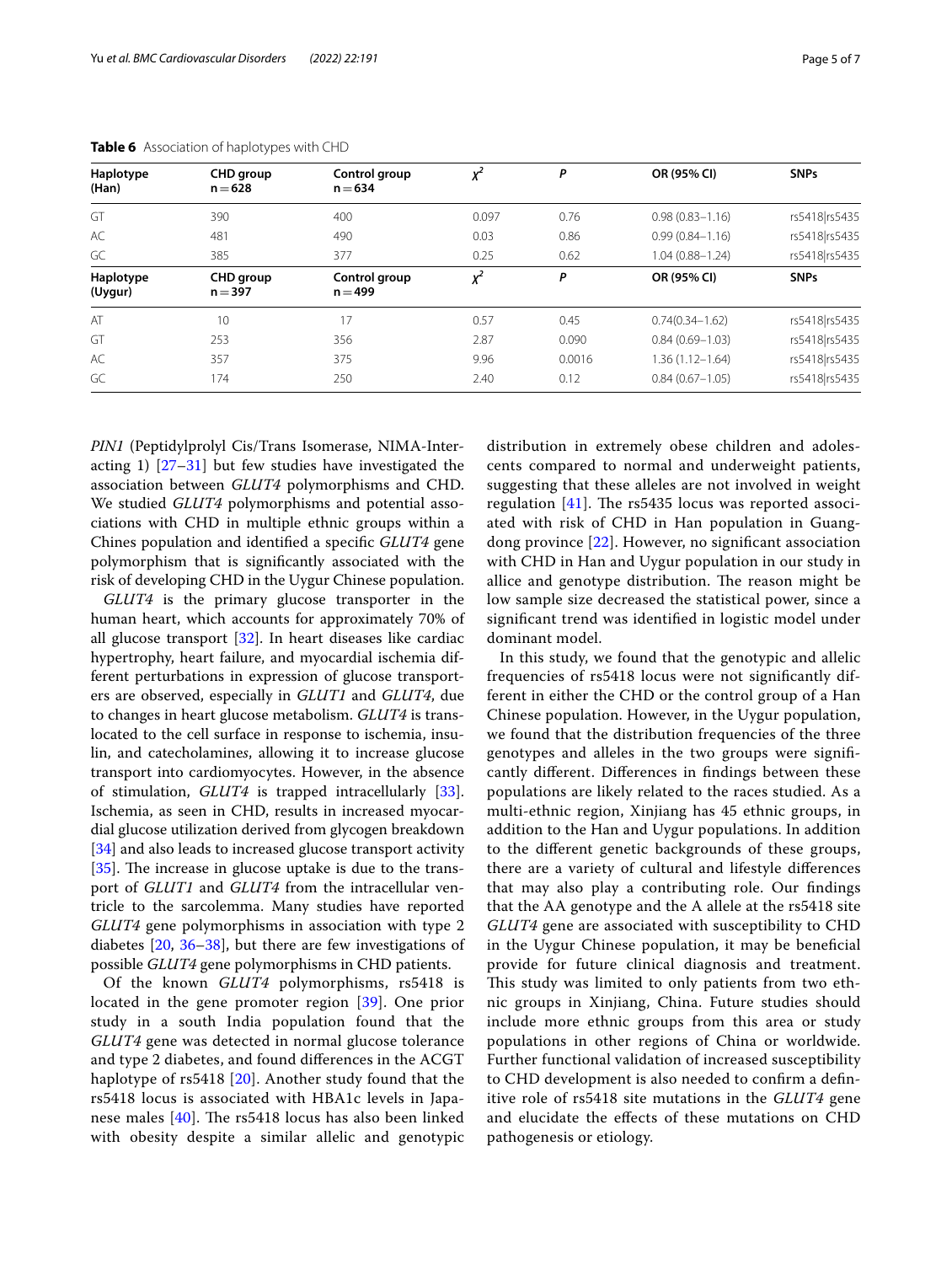## **Conclusions**

*GLUT4* gene polymorphisms at the rs5418 site were associated with CHD susceptibility in the Uygur, but not Han, Chinese population of Xinjiang, China.

## **Abbreviations**

CHD: Coronary heart disease; *GLUT4*: Glucose transporter 4 gene; SNPs: Single nucleotide polymorphisms; PCR: Polymerase chain reaction; HWE: Hardy– Weinberg equilibrium; OR: Odds ratio.

## **Supplementary Information**

The online version contains supplementary material available at [https://doi.](https://doi.org/10.1186/s12872-022-02630-9) [org/10.1186/s12872-022-02630-9](https://doi.org/10.1186/s12872-022-02630-9).

<span id="page-5-17"></span>**Additional fle 1: Table S1.** Baseline characteristic of the Han population according to the genotype of rs5418. **Table S2.** Baseline characteristic of the Uygur population according to the genotype of rs5418.

<span id="page-5-18"></span>**Additional fle 2: Figure S1.** Haploview analysis for D' and r2 pairwise measures of LD between rs5418 and rs5435. D' values and confdence levels (LOD) are represented as black for D' = 1, LOD > 2; shades of pink for high D', LOD < 2; white for  $D'$  < 1, LOD < 2. r2 values are represented as black for  $r2 = 1$ , white for  $r2 = 0$ , with intermediate values for  $0 < r2 <$ 1 indicated by shades of grey. The numbers within the squares represent the D' or r2 scores for pairwise LD.

#### **Acknowledgements**

In this study, the authors thank all the organizations, individuals, and participants who supported this project.

## **Author contributions**

YNY and FL conceived and designed the experiment. JYZ, QZ, and JYL collected blood samples and extracted DNA. Study quality control and modification were performed by XML, YNY and FL. Data analyzing and paper writing were done by FY. In the fnal version of the manuscript, all authors approved.

#### **Funding**

This study was supported in part by grants from the National Natural Science Foundation of China (#8170020548 and #8177021253).

#### **Availability of data and materials**

The datasets of genotyping data in the current study are available as the PLINK binary format in the Github repository [[https://github.com/2022yufei/](https://github.com/2022yufei/genotyping) [genotyping\]](https://github.com/2022yufei/genotyping).

## **Declarations**

## **Ethics approval and consent to participate**

This study was approved by the ethics committee of the First Affiliated Hospital of Xinjiang Medical University (Amend number: 20100116-01). All patients who participated in this study signed informed consent.

## **Consent for publication**

The authors affirm that human research participants provided informed consent for publication.

## **Competing interests**

The authors declare that they have no competing interests.

#### **Author details**

<sup>1</sup>Xinjiang Key Laboratory of Cardiovascular Disease, Clinical Medical Research Institute, The First Afliated Hospital of Xinjiang Medical University, Urumqi 830054, People's Republic of China. <sup>2</sup> Department of Cardiology, First Afliated Hospital of Xinjiang Medical University, Urumqi 830054, People's Republic of China. <sup>3</sup> Rehabilitation Medicine Department, First Affiliated

Hospital of Xinjiang Medical University, Urumqi 830054, People's Republic of China.

Received: 23 December 2020 Accepted: 13 April 2022

#### **References**

- <span id="page-5-0"></span>Lozano R, Naghavi M, Foreman K, Lim S, Shibuya K, Aboyans V, et al. Global and regional mortality from 235 causes of death for 20 age groups in 1990 and 2010: a systematic analysis for the Global Burden of Disease Study 2010. Lancet. 2012;380(9859):2095–128.
- <span id="page-5-1"></span>2. Khoramdad M, Vahedian-Azimi A, Karimi L, Rahimi-Bashar F, Amini H, Sahebkar AJ. Association between passive smoking and cardiovascular disease: a systematic review and meta-analysis. IUBMB Life. 2020;72(4):677–86.
- <span id="page-5-2"></span>3. Chirinos D, Llabre M, Goldberg R, Gellman M, Mendez A, Cai J, et al. Defining abdominal obesity as a risk factor for coronary heart disease in the U.S.: results from the Hispanic Community Health Study/Study of Latinos (HCHS/SOL). Diabetes Care. 2020;43(8):1774–80.
- <span id="page-5-3"></span>4. Bancks M, Akhabue E, Rana J, Reis JP, Schreiner PJ, Yano Y, et al. Sex differences in cardiovascular risk factors before and after the development of type 2 diabetes and risk for incident cardiovascular disease. Diabetes Res Clin Pract. 2020;166:108334.
- <span id="page-5-4"></span>5. DeBoer M, Gurka M, Golden S, Musani SK, Sims M, Vishnu A, et al. Independent associations between metabolic syndrome severity and future coronary heart disease by sex and race. J Am Coll Cardiol. 2017;69(9):1204–5.
- <span id="page-5-5"></span>6. Syme C, Czajkowski S, Shin J, Abrahamowicz M, Leonard G, Perron M, et al. Glycerophosphocholine metabolites and cardiovascular disease risk factors in adolescents: a cohort study. Circulation. 2016;134(21):1629–36.
- <span id="page-5-6"></span>7. Ross S, Gerstein H, Eikelboom J, Anand S, Yusuf S, Paré G. Mendelian randomization analysis supports the causal role of dysglycaemia and diabetes in the risk of coronary artery disease. Eur Heart J. 2015;36(23):1454–62.
- <span id="page-5-7"></span>8. Laakso M, Kuusisto J. Insulin resistance and hyperglycaemia in cardiovascular disease development. Nat Rev Endocrinol. 2014;10(5):293–302.
- <span id="page-5-8"></span>Lee C, Sethi R, Li R, Ho HH, Hein T, Jim MH, et al. Obstructive sleep apnea and cardiovascular events after percutaneous coronary intervention. Circulation. 2016;133(21):2008–17.
- <span id="page-5-9"></span>10. Gami A, Olson E, Shen W, Wright RS, Ballman KV, Hodge DO, et al. Obstructive sleep apnea and the risk of sudden cardiac death: a longitudinal study of 10,701 adults. J Am Coll Cardiol. 2013;62(7):610–6.
- <span id="page-5-10"></span>11. Kessler T, Schunkert H. coronary artery disease genetics enlightened by genome-wide association studies. JACC Basic Transl Sci. 2021;6(7):610–23.
- 12. Nikpay M, Goel A, Won HH, Hall LM, Willenborg C, Kanoni S, et al. A comprehensive 1000 Genomes–based genome-wide association metaanalysis of coronary artery disease. Nat Genet. 2015;47(10):1121–30.
- <span id="page-5-11"></span>13. Matsunaga H, Ito K, Akiyama M, Takahashi A, Koyama S, Nomura S, et al. Transethnic meta-analysis of genome-wide association studies identifes three new loci and characterizes population-specifc diferences for coronary artery disease. Circul Genomic Precis Med. 2020;13(3):e002670.
- <span id="page-5-12"></span>14. Sun L, Zeng X, Yan C, Sun X, Gong X, Rao Y, et al. Crystal structure of a bacterial homologue of glucose transporters GLUT1-4. Nature. 2012;490(7420):361–6.
- <span id="page-5-13"></span>15. Mishra R, Wei C, Hresko R, Bajpai R, Heitmeier M, Matulis SM, et al. In silico modeling-based identifcation of glucose transporter 4 (GLUT4)-selective inhibitors for cancer therapy. J Biol Chem. 2015;290(23):14441–53.
- <span id="page-5-14"></span>16. Al-Lahham Y, Mendes A, Souza E, Alberton D, Rego F, Valdameri G, et al. Interleukin-18 (rs187238) and glucose transporter 4 (rs5435) polymorphisms in Euro-Brazilians with type 1 diabetes. Genet Mol Res. 2017;16(3).
- <span id="page-5-15"></span>17. Zisman A, Peroni O, Abel E, Michael MD, Mauvais-Jarvis F, Lowell BB, et al. Targeted disruption of the glucose transporter 4 selectively in muscle causes insulin resistance and glucose intolerance. Nat Med. 2000;6(8):924–8.
- 18. Abel E, Peroni O, Kim J, Kim YB, Boss O, Hadro E, et al. Adipose-selective targeting of the GLUT4 gene impairs insulin action in muscle and liver. Nature. 2001;409(6821):729–33.
- <span id="page-5-16"></span>19. Jiang L, Yao L, Yang Y, Ke D, Batey R, Wang J, et al. Jiangzhi Capsule improves fructose-induced insulin resistance in rats: Association with